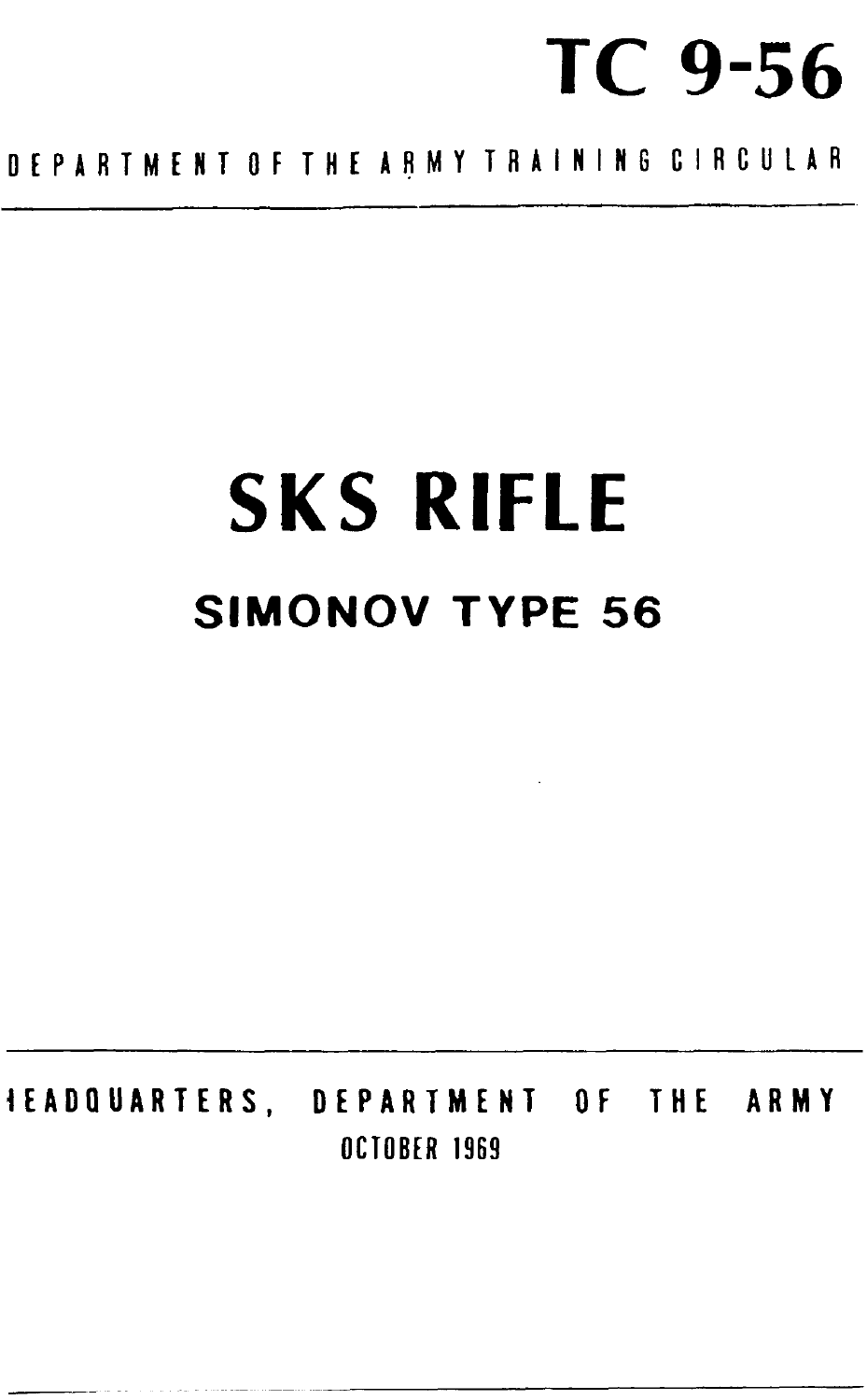# **THE 7.62~MM SIMONOV SEMIAUTOMATIC CARBINE (SKS)**

## General

The Soviet-designed Simonov semiautomatic carbine (fig  $1$ ), a gas-operated, integral box magazine-fed weapon equipped with a folding blade bayonet, is now obsolete in the Soviet Army, but is used by most of the other Eurasian Communist countries. This weapon has been manufactured in East Germany as the Karabiner-S (fig 2 ), in the People's Republic of China as the Type 56 semiautomatic carbine, in North Korea as the Type 63 carbine, and in Yugoslavia as the M59/66 rifle. The country of origin can be determined by the markings. The Soviet and East German weapons usually carry the year of manufacture and the serial number on the front left of the receiver; the PRC weapons have the symbol  $\vec{\mathbf{\pi}} \star \vec{\mathbf{\pi}}$  (Type 56) located there, and the late PRC Type 56 has a spike bayonet. The North Korean weapons have "63" stamped into the receiver cover. The East German version has a hole through the stock for attaching the lower end of the sling; the others all have sling swivels. The Yugoslav M59/66 (fig  $3$  ) has a prominent spigot-type grenade launcher permanently attached to the muzzle and a folding grenade launching sight (fig 4 ) at the rear of the launcher.



Figure 1. Soviet Simonov semiautomatic carbine (SKS).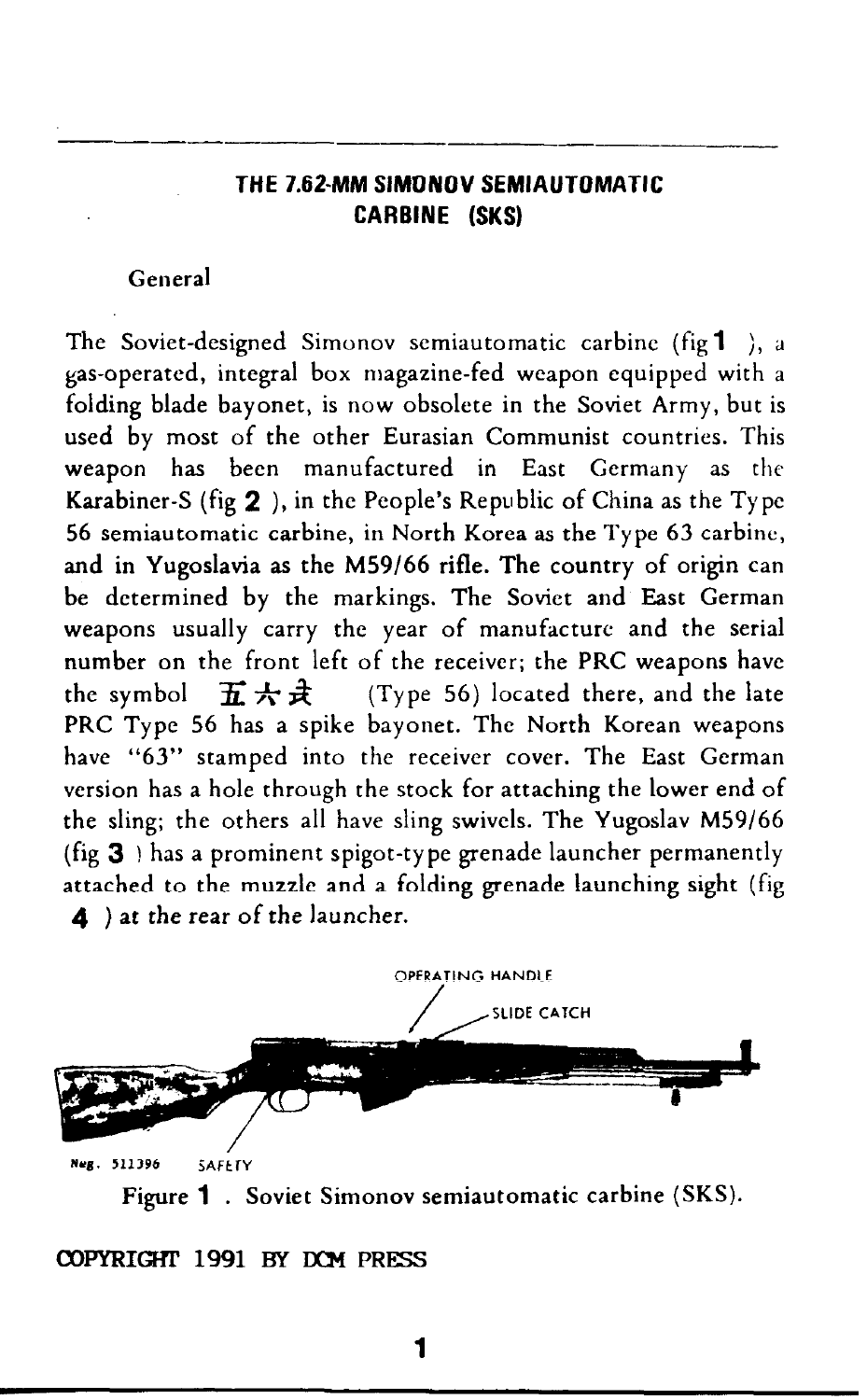





**Seg. 511398** 





Figure 4 . M59/66 gas cutoff.

# Technical Data

Technical data concerning the SKS carbine will be found in table II.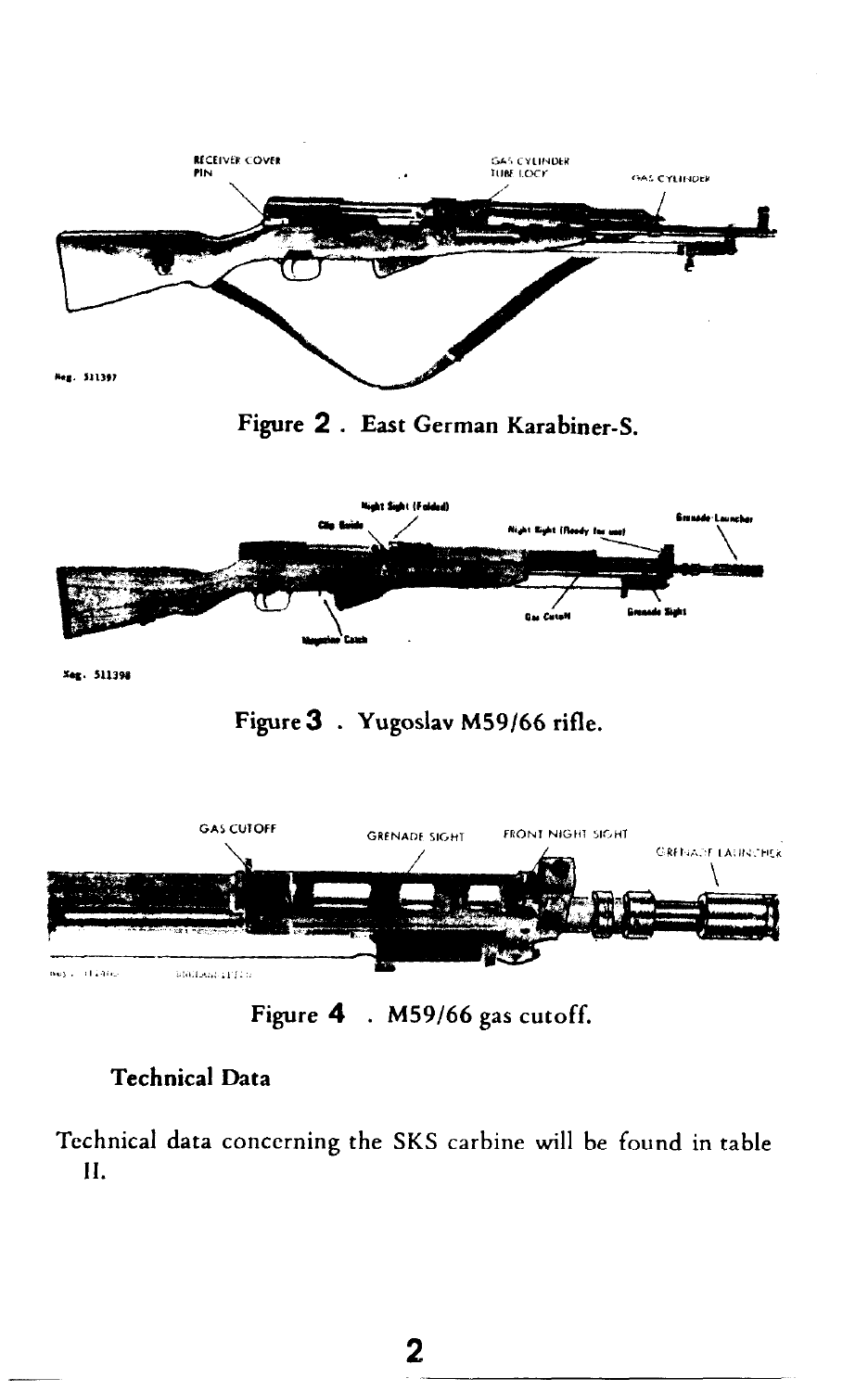# Operation

a. Grasp the operating handle (fig  $1$ ), pull it fully to the rear, and release it. If the magazine is empty, the bolt will remain open. Insert a stripper clip into the clip guides at the top front of the bolt carrier, and with the thumb as close as possible to the base of the top cartridge, press the cartridges off the clip and into the magazine (fig 5 ). Remove the empty clip. If clipped



Figure 5 . Loading **the SKS.** 

ammunition is not available, individual cartridges can be placed on top of the magazine follower and pressed down into the magazine until it is full. Pull operating handle rearward and release it; the bolt will run forward and chamber a cartridge.

CAUTION: **The rifle is now ready to fire!**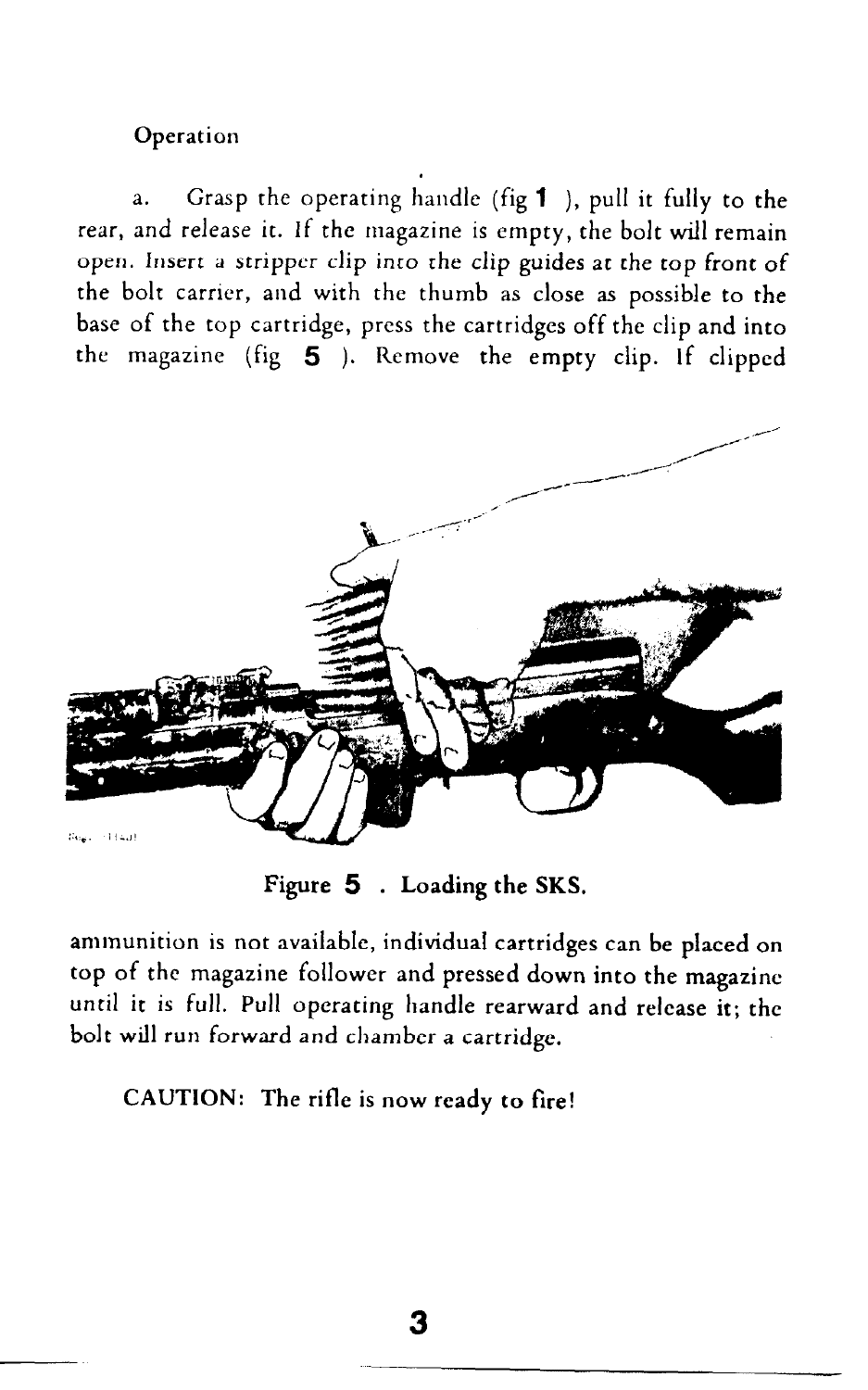b. If the rifle is not to be fired immediately, apply the safety (fig 1 ) by rotating it forward and upward.

**C.** Set the rear sight for the desired range by depressing the slide catch (fig  $1$  ) and moving the sight bar along the leaf until the front edge of the bar is aligned with the line below the number that corresponds to the range in hundreds of meters. The first character on the sight leaf is a battle sight setting that is **used** in combat, for shooting at ranges up to 300 meters. The Yugoslav M59/66 has folddown luminous sights (fig  $3$ ) for use when firing under poor light conditions; flip these up for use.

d. The front sight is adjustable for zero.

**e.** To fire the weapon, rotate the safety rearward until it is parallel to the trigger; then aim, using a normal sight picture, and press the trigger. The SKS will fire one shot and reload itself; when the last round has been fired, the bolt will remain open. (The gas cutoff of the Yugoslav M59/66 must be turned to the right for the rifle to function. Press the gas cutoff button (fig  $4$ ) down and swing to the right).

f. To unload or clear the SKS, apply the safety, then pull back the magazine catch (fig  $3$ ) and allow the magazine to swing open. Remove all cartridges and close the magazine. Grasp the operating handle, pull it fully rearward to eject any cartridge that might have been in the chamber, and release the handle; the bolt will remain open. Inspect to insure that no cartridges remain in the magazine, barrel, or receiver. Close the bolt, either by opening the magazine again and pulling rearward on the operating handle and releasing it, or by pressing the magazine platform down slightly and pulling the operating handle rearward and releasing it. Move the safety to the ready position, press the trigger and apply the safety.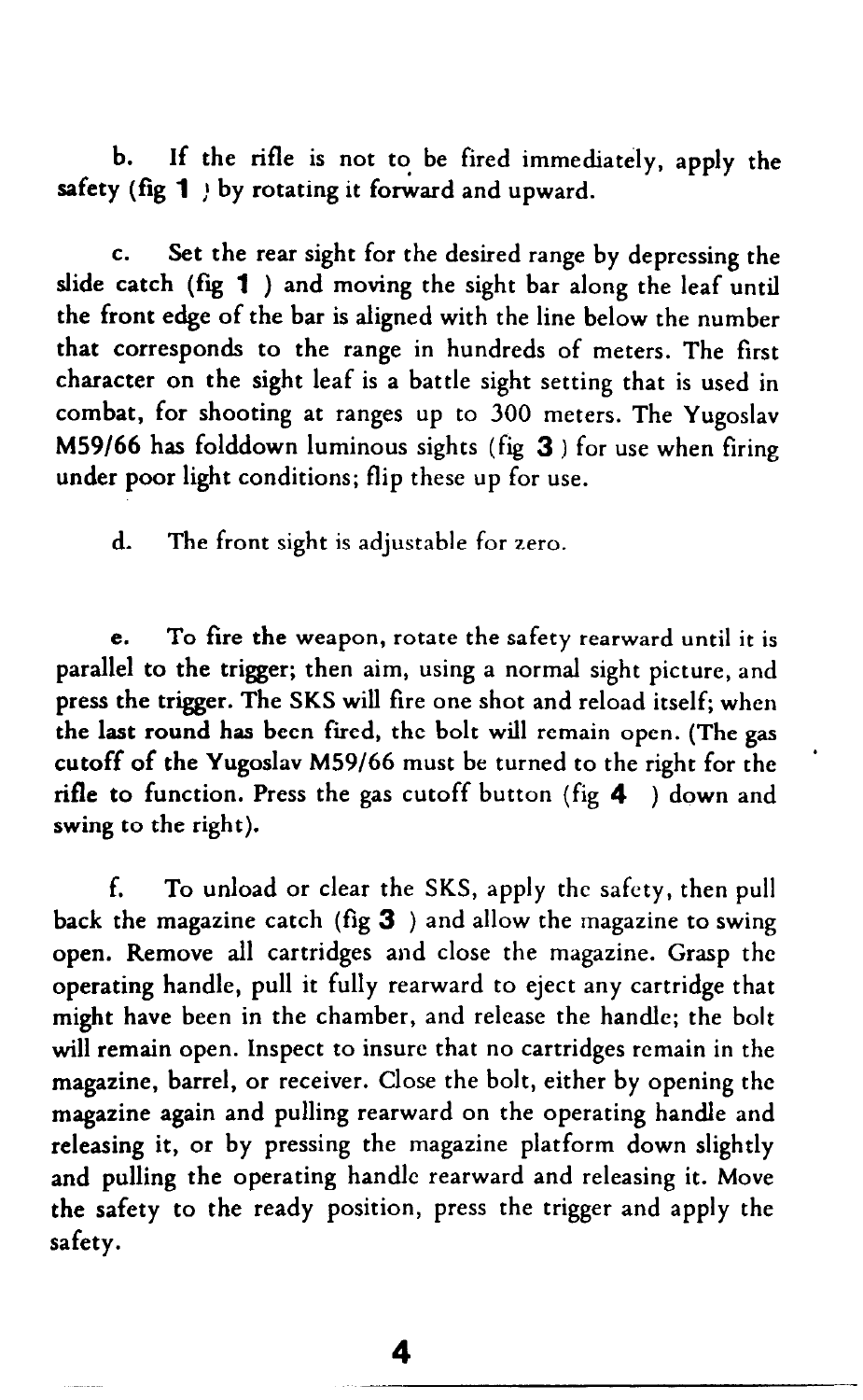g- The SKS bayonet is affixed by forcing the hilt to the rear (against spring pressure) 'and swinging the bayonet forward until it locks to the muzzle. This action is reversed to fold the bayonet in its stowed position.

.h. The Yugoslav M49/56 can launch rifle grenades. The grenades must have tail booms of 22-mm inside diameter and if at all possible, only Yugoslav-made grenades should be launched. Prior to firing grenades, clear the rifle and cut off the gas mechanism by pressing in the lock (fig  $4$ ) and rotating it to the top of the gas cylinder. Lift the grenade sight to its vertical position. Pull the operating handle rearward until it is caught open and insert a grenade launching cartridge into the chamber. (Note: These cartridges are packed in the tail booms of the Yugoslav grenades.) Under no circumstances can a bulleted cartridge be used; to do so will cause the grenade to explode on the launcher. Depress the follower and while holding it down pull the operating handle rearward then ease it forward. Tap the operating handle forward to insure that the bolt locked. Slide the appropriate type grenade fully onto the launcher. To launch the grenade, move the safety to the fire position, align the appropriate range arc (fig $6$ ) with the ogive (largest diameter) of the grenade and then align the sight and grenade on the target. Press the trigger.

i. Prior to firing successive rounds, the operating handle must be smartly drawn rearward to eject the fired cartridge case. Prior to firing bulleted rounds, fold the grenade sight rearward, press in the lock (fig  $6$  ) and rotate it to the right as far as possible.

# Disassembly and Assembly

a. To disassemble the SKS carbine: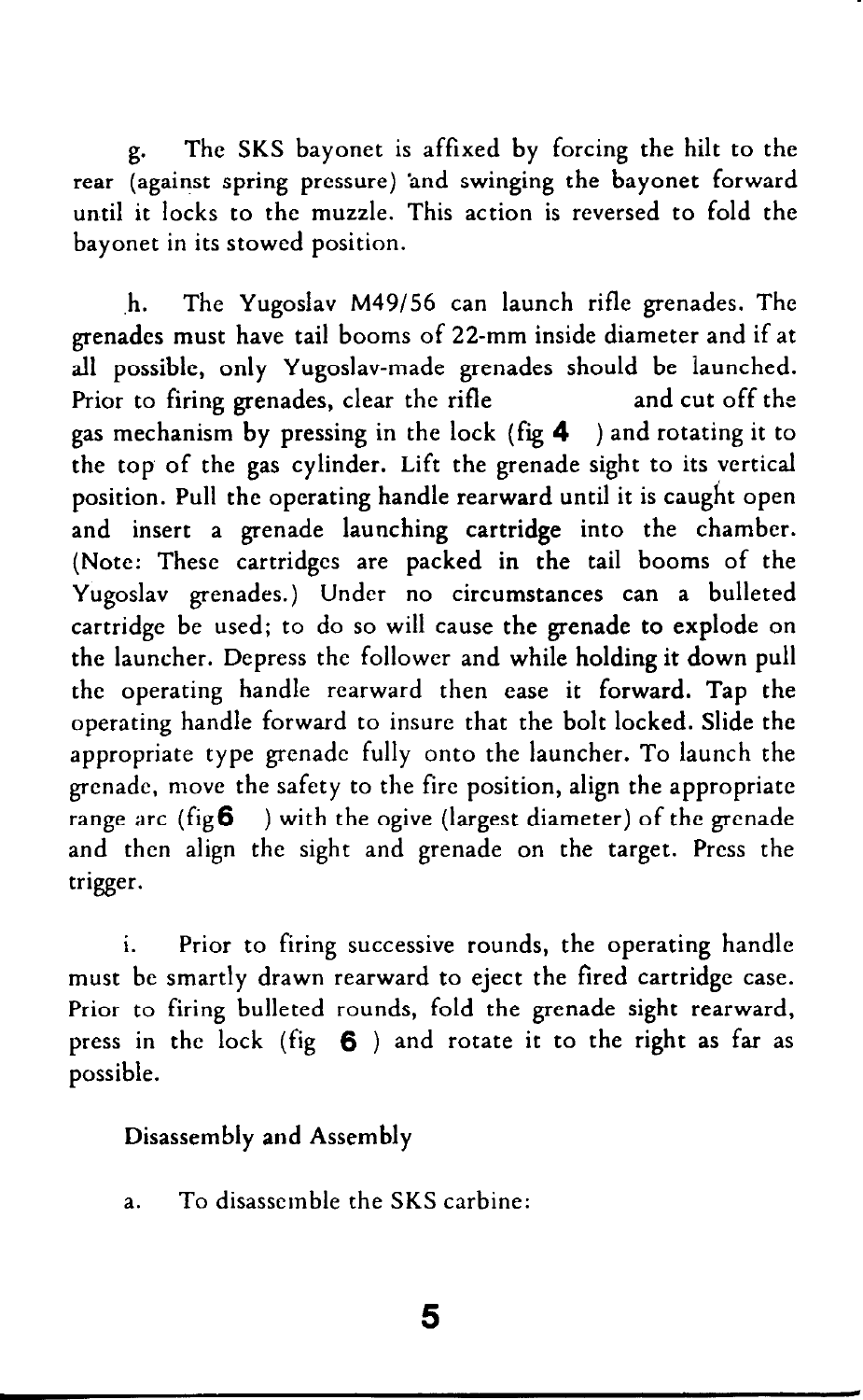

Figure 6 M59/66 grenade sight erected.

(1) Clear the weapon

(2) Press in on the cover in the butt plate until the combination tool case is ejected. Unlock the bayonet, let it hang vertically, and after disengaging the head of the cleaning rod from the front sight base, pull the cleaning rod out of the rifle.

Note: The East German Karabiner-S does not have a combination tool case in the butt, nor does it have a cleaning rod; these are carried separately.

(3) Rotate the receiver cover pin (fig  $2$  ) to a vertical position and pull it out as far as possible.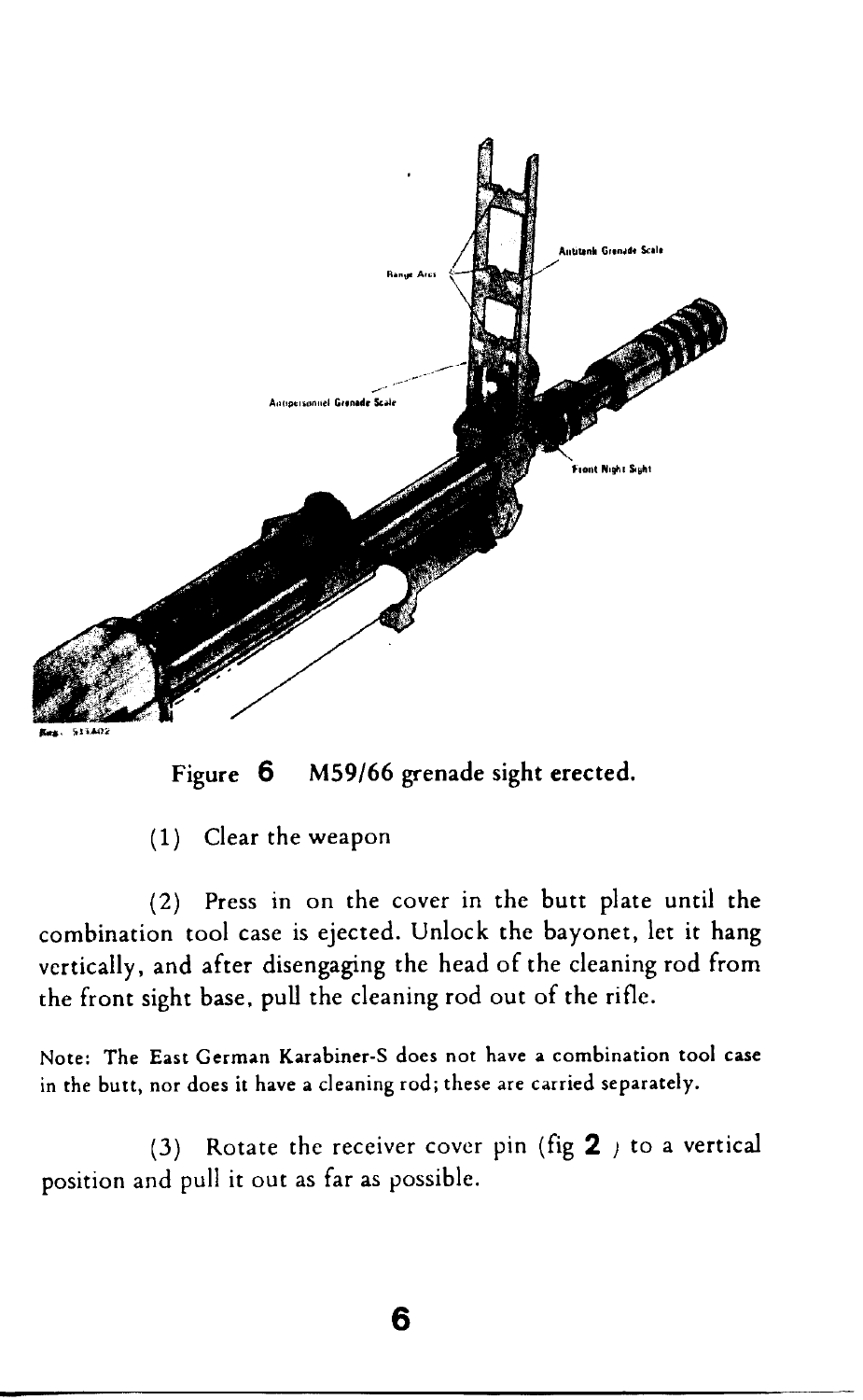Note: It may be necessary to pry the receiver cover pin handle away from the receiver before it can be rotated.

Remove the rcceivcr cover to the rear and pull the driving spring assembly out of the bolt carrier.

(4) Open the magazine by pulling the magazine catch (fig 3 ) to the rear. Pull the operating handle fully rearward, and lift the bolt carrier and bolt out of the receiver. Separate the bolt from the bolt carrier.

(5) Rotate the gas cylinder tube lock (fig  $2$ ) to its uppermost position and lift the rear of the handguard to remove the gas cylinder tube and the gas piston. The tube can be upended and the piston will slide out.



Figure 7 . SKS field stripped.

(6) If necessary, the trigger group can be removed by depressing the catch located behind the loop of the trigger guard and pulling the trigger group down and out of the rifle. The safety must be in the safe position before the catch can be depressed.

(7) No further disassembly is necessary or desirable.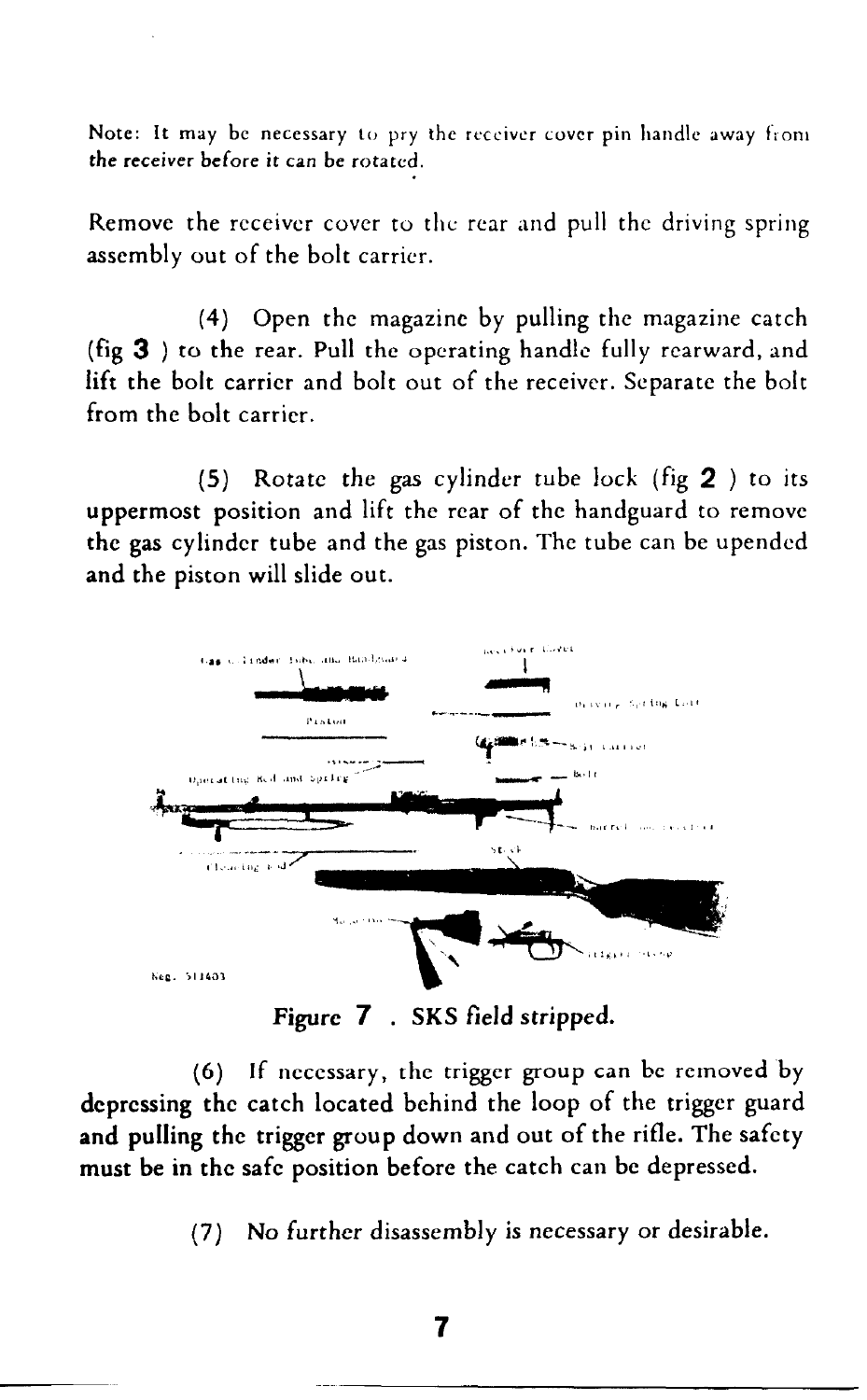b. To reassemble the weapon, follow the procedure listed below:

(1) Invert the rifle and engage the pins at the front of the trigger group with the notches behind the magazine box. Swing the trigger group into position in the stock and seat it by a blow of the hand on the loop of the trigger guard. Move the safety to the fire position to insure that the catch is fully engaged.

(2) Slide the gas piston, small end first, into the gas cylinder tube; fit the large end of the tube over the gas cylinder (fig 2 ). Swing the rear end of the gas cylinder tube into the rear sight base and turn the gas cylinder lock downward.

(3) Place the bolt into the receiver, with the extractor to the right front, and position the rear of the bolt about three-eights of an inch from the inner rear wall of the receiver. Lay the bolt carrier on the bolt and while pressing down on the carrier, move it slightly back and forth until it mates with the bolt. Slide the bolt and bolt carrier fully forward in the receiver. Insert the driving spring assembly, stepped end first, into the bolt carrier.

(4) Insure that the receiver cover pin is pulled fully out to the right, then slide the receiver cover into place from the rear. Secure it with the receiver cover pin and rotate the pin down to the locked position. Close the magazine, and replace the cleaning rod and the combination tool case.

# Functioning

The SKS semiautomatic carbine is gas operated (fig 8 ). After the SKS has been loaded, pressure on the trigger releases the hammer, which impacts against the firing pin, firing the rifle. The propellant gases drive the bullet through the barrel,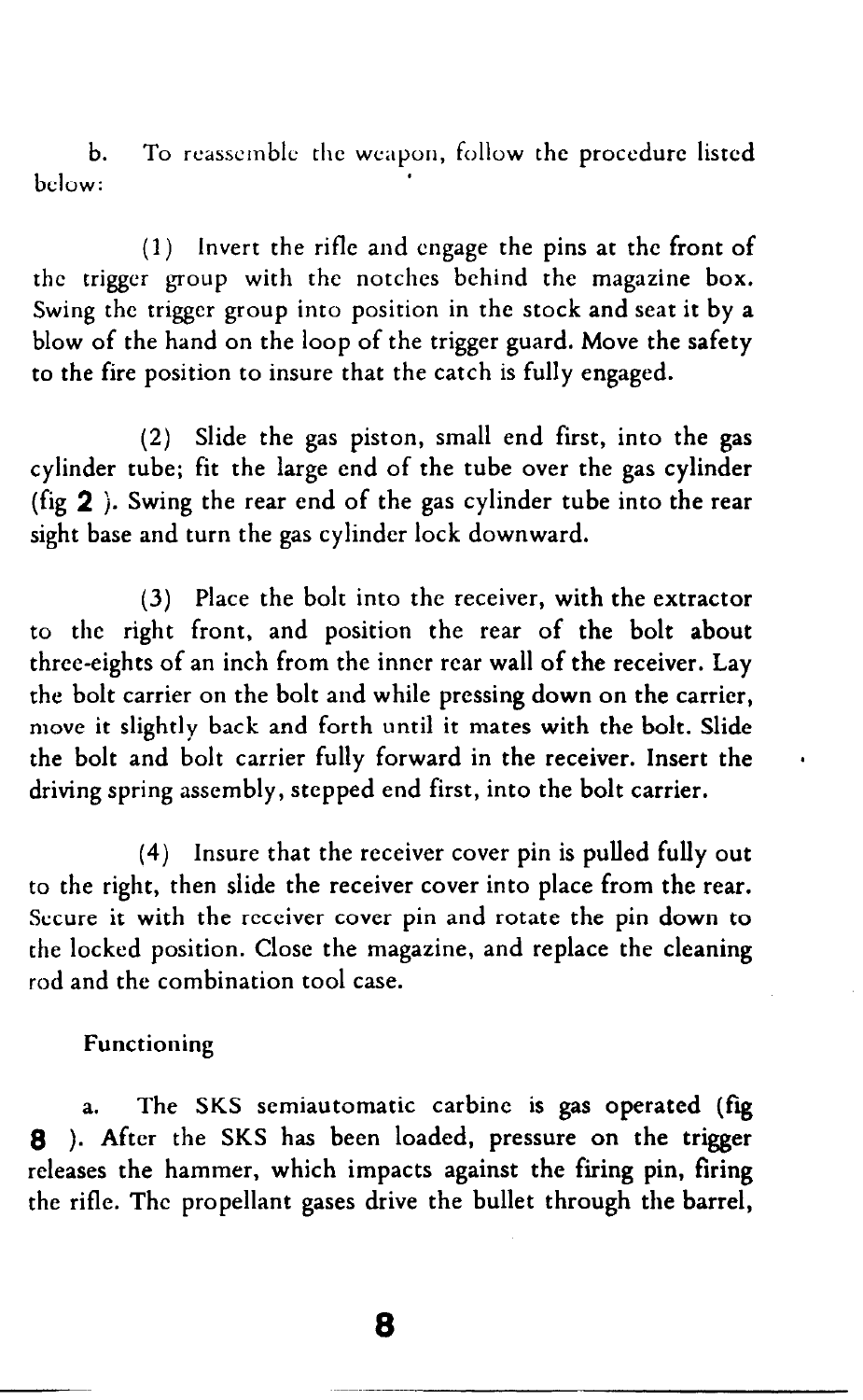and after the bullet passes the gas port, some of the gases are tapped off and directed against the piston head.

b. The propellant gases drive the piston and operating rod rearward against the bolt carrier. This forces the carrier and the hammer rearward and compresses the driving and hammer springs. After the bolt carrier moves rearward about one-fourth inch, a cam on the inner top of the bolt carrier  $(6, fig 8)$  contacts a projection on the top rear of the bolt and lifts the rear of the bolt up and out of its seat in the receiver. The disconnector, which has been held down by the bolt, now rises. The bolt and bolt carrier now travel rearward as a unit, while the piston is returned forward by the spring. The extractor withdraws the fired cartridge case from the chamber and holds it to the bolt until the case strikes the fixed ejector and is expelled. The rear end of the bolt carrier strikes the inner wall of the receiver, and all rearward movement then terminates.

**C.** The driving spring expands and forces the bolt and bolt carrier forward; the bolt drives the top round out of the magazine and into the chamber. When the cartridge is fully seated in the chamber, the extractor snaps into the groove of the cartridge, and forward movement of the bolt ceases. The bolt carrier still has a short distance to travel, and as it does, cams the rear of the bolt down into its seat in the receiver; the bolt, as it scats, forces the disconnector down. All forward movement terminates when the bolt carrier strikes the receiver.

d. The SKS has a complicated trigger mechanism (fig  $9$ ). The hammer is cocked by the recoiling bolt and is held cocked by a sliding sear. The sear is disengaged from the hammer by a spring-loaded trigger bar pivoted to the top of the trigger. The vertical alignment of the trigger bar is controlled by the disconnector; this, when depressed by the locking of the bolt,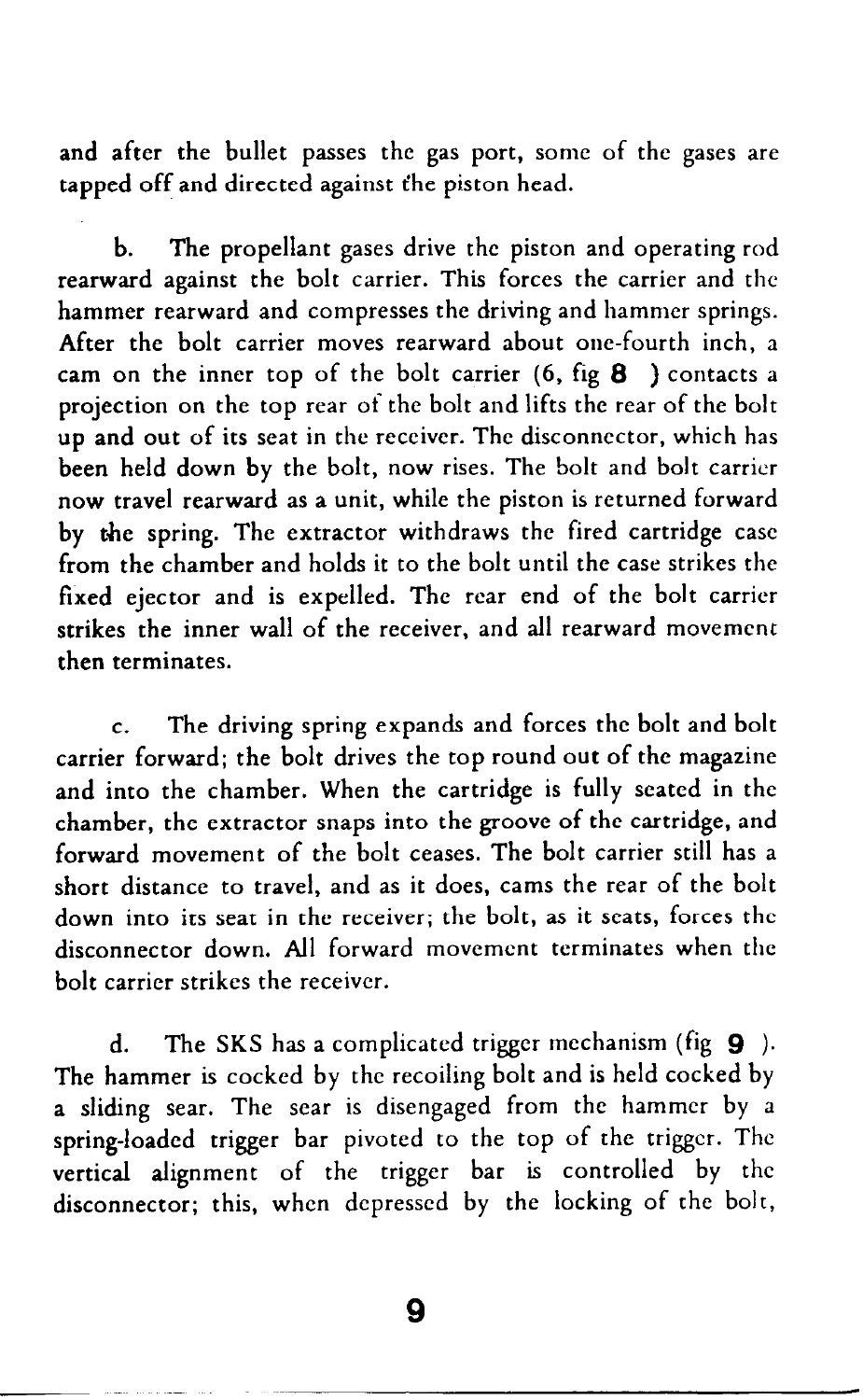

## **Figure 8 .** SKS section.

presses down on the trigger bar and thus aligns the trigger bar and scar. Prcssurc on the trigger will force the trigger bar to move forward and disengage the scar from the hammer. The hammer swings forward to fire the rifle  $(A, fig 9)$ , and as it does, a cam on the bottom of the hammer depresses the disconnector, which in turn dcprcsses the trigger bar below the scar. The scar spring forces the sear back against the hammer.

e. When the hammer is rocked back by the bolt, it strikes the disconnector and depresses it. The disconnector insures that the contact bctwecn the trigger bar and the sear is broken by depressing the trigger bar  $(B, f)$  fig  $\mathbf{9}$ ). When the bolt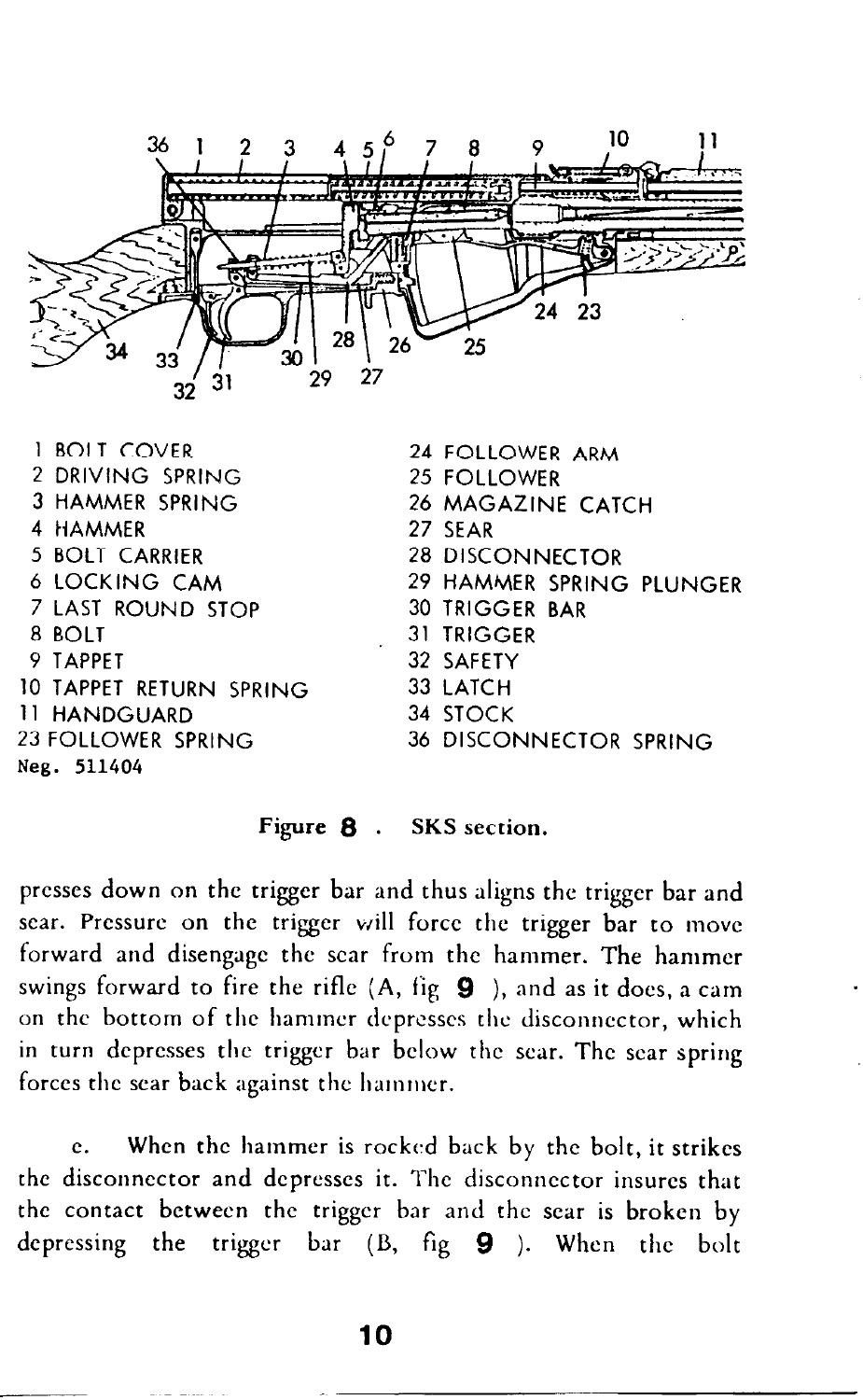

- **3 HAMMER SPRING**
- **4 HAMMER**
- **26 MAGAZINE CATCH**
- **27 SEAR**
- **28 DISCONNECTOR**
- **29 HAMMER SPRING PLUNGER**
- **30 TRIGGER BAR**
- **31 TRIGGER 32 SAFETY**
- **36 DISCONNECTOR SPRING**
- **37 DISCONNECTOR PIN**
- **38 TRIGGER 8M PIN**
- **39 TRIGGER PIN**
- **40 SAfEW PIVOT**
- **4, HAMMER SPRING PLUNGER PIN**
- **42 HAMMER PIN \_**
- **43 MAGAZINE CATCH STOP PIN**
- **U SEAR SPRING**
- **45 LOCKING SHOULDER**

Neg. 511405

Figure 9 . SKS trigger mechanism.

counterrecoils, the hammer moves forward slightly, off the disconnector, which rises and allows the trigger bar to rise against the bottom of the sear (the disconnector having risen to its highest point). When the trigger is released, the trigger bar moves rearward until it is clear of the sear, then it springs up (if the bolt is locked) against the disconnector, and the rifle is ready for another shot (C, fig 9 1.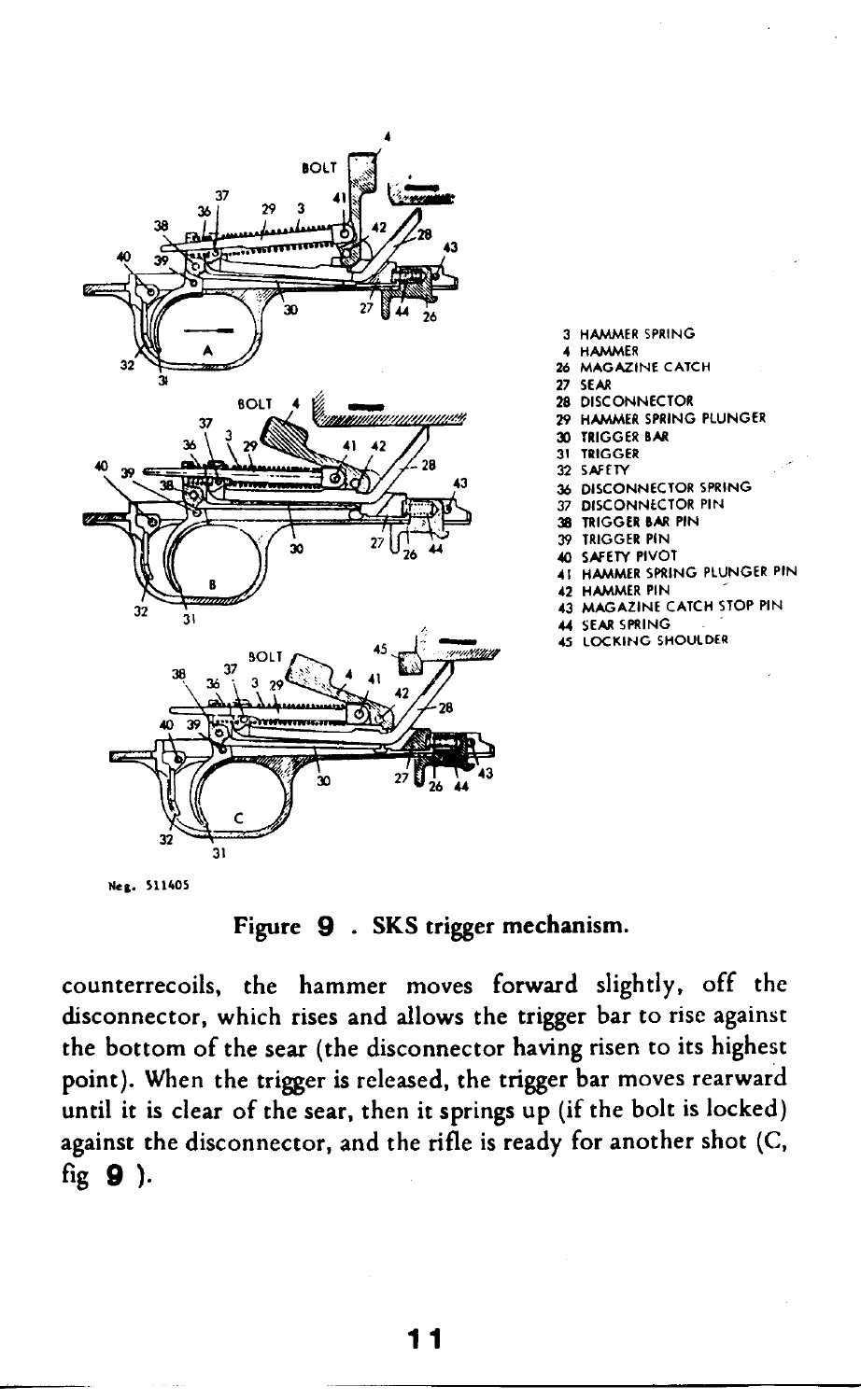f. The disconnector  $(B, f \circ g)$  prevents the rifle from firing if the bolt is not fully locked. It does this in two ways: by its control of the position of the trigger bar; and by a notch in the disconnector, which intercepts the scar notch of the hammer if the disconnector is not fully dcprcsscd, such as when the bolt is not fully locked.

6. The safety, when rotated up to the safe position, places a block behind the trigger and prevents the trigger from being pressed.

The bolt catch is normally held depressed by a light spring. When the last round is fed from the magazine, a nib on the magazine platform contacts the catch and forces it upward. As the recoiling bolt passes the catch, the catch protrudes into the bolt path and holds the bolt open.

## **Accessories**

a. The following accessories arc available for use with the SKS semiautomatic carbine:

- (1) Combination tool kit.
- (2) Sling.
- (3) Charger clips.

(4) Standard Soviet pattern two-compartment oil and cleaning solvent container, or Yugoslav one-compartment oiler.

'..,

b. The combination tool kit, except for its cap, is similar in appearance and use to the kit for the AK-47 assault rifle. When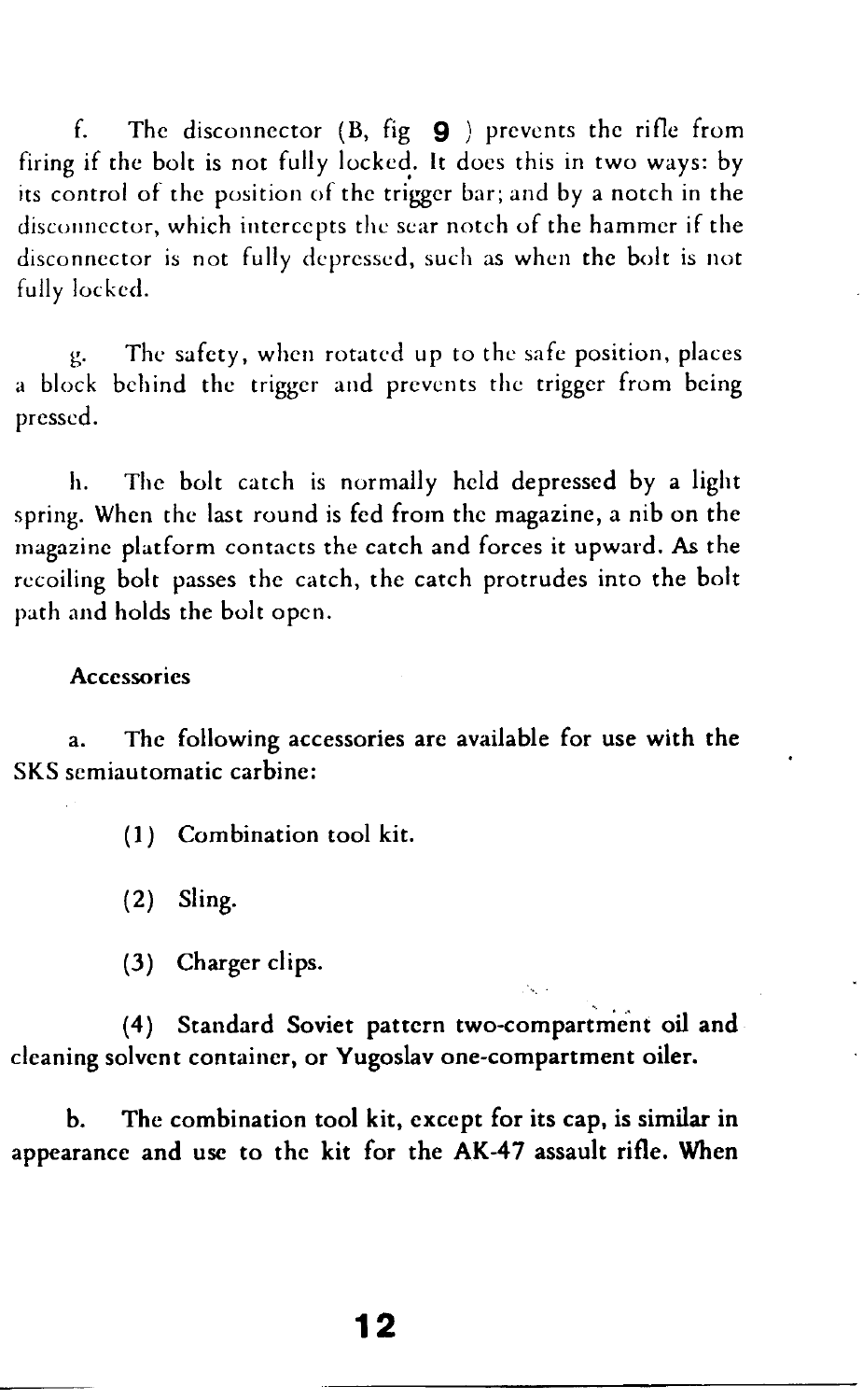used as a cleaning rod guide, the cap is twisted into engagement with the front sight base.

**C.** The stripper clips are used to charge the rifle's magazine. Each holds 10 cartridges.

| Condition                                     | Cause                                           | Remedy                           |
|-----------------------------------------------|-------------------------------------------------|----------------------------------|
| Fails to fire<br>(cartridge in<br>chamber     | Defective cartridge<br>Bolt not fully<br>locked | Reload<br>Clean and<br>lubricate |
| Fails to fire (no<br>cartridge in<br>chamber) | Short recoil                                    | Clean and<br>lubricate           |
| <b>Fails</b> to extract<br>or eject           | Fouled weapon                                   | Clean and<br>lubricate           |

Table I. Rifle Malfunctions

# **Table** II. **Rifle** Technical **Data**

| Weapon                 | Simonov<br>carbine |  |
|------------------------|--------------------|--|
| Short name             | <b>SKS</b>         |  |
| Caliber (mm)           | 7.62               |  |
| Length (mm)            | 1020               |  |
| Mass, empty (kg)       | 3.85               |  |
| Barrel length (mm)     | 520                |  |
| Magazine capacity (rd) | 10                 |  |
| Operation              | Gas                |  |
| Lock feature           | Tilting bolt       |  |
| Muzzle velocity (In/s) | 735                |  |
| Practical range (m)    | 400                |  |
| Rate of fire (rd/min)  | 35-40              |  |
| Method of loading      | 10-rd<br>charger   |  |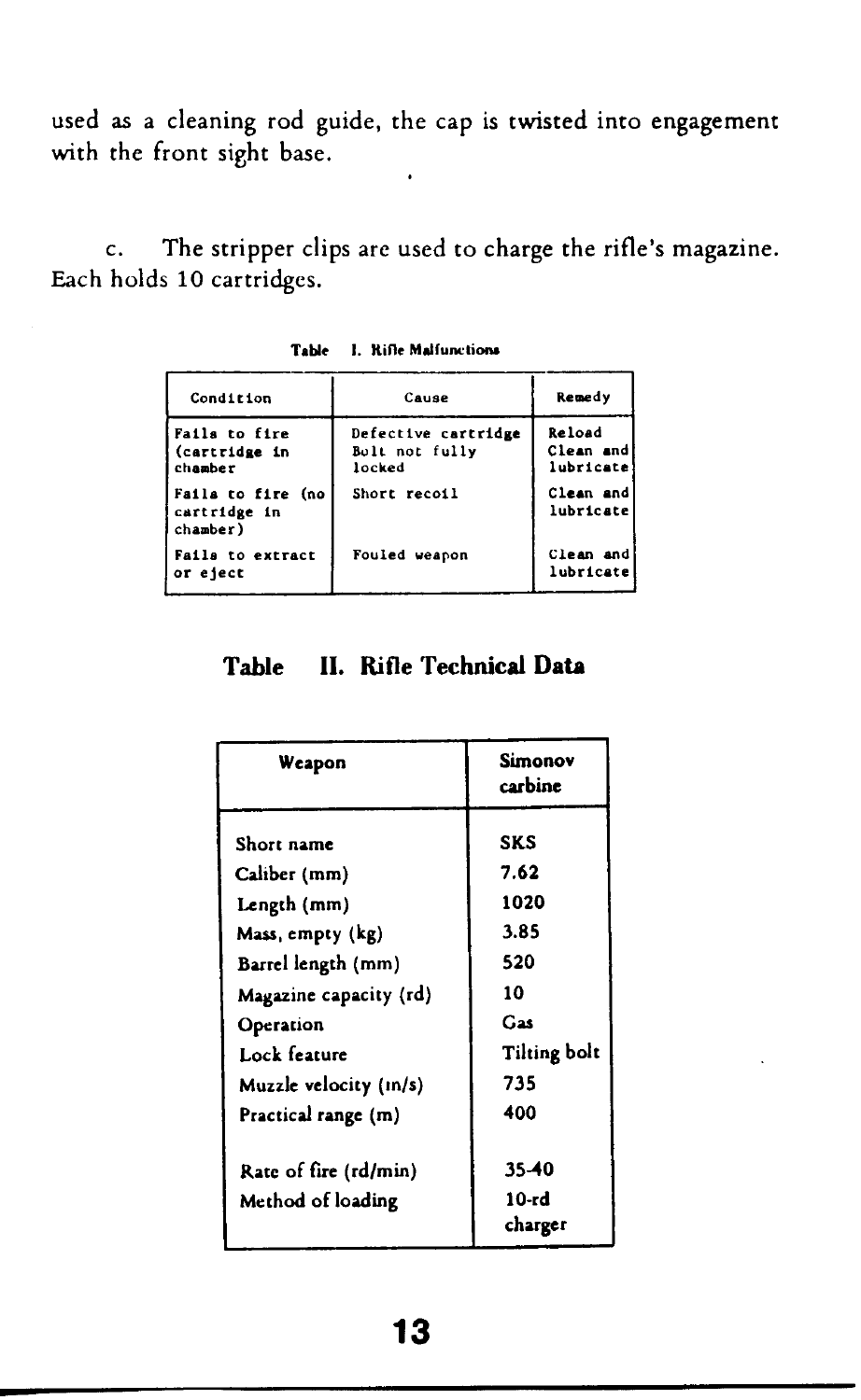#### I. PURPOSE AND SCOPE

This manual will provide information to the user which will allow proficiency training in the use and care of the Simonov Type 45, or the PRC Type 56 rifles. The information contained within this report will apply to either type rifle and where differences occur you will find notation to that effect.

#### II. CONDITIONS OF PERFORMANCE

You will be given a Simonov type rifle, ten rounds of 7.62X39MM ammunition, an inert round, a striper clip, and a combination tool kit.

## TTT. STANDARDS

Within the limitations given in performance standards below, adjust, load, fire, reduce a stoppage, unload, and clear the weapon.

#### **IV. PERFORMANCE**

A. Adjust, load and fire the weapon. (See fig. 1.) \_\_\_\_\_\_\_\_\_\_\_\_\_\_\_\_\_\_\_\_-\_\_\_\_--------\_\_\_--\_\_\_\_---\_\_\_\_\_\_----------\_-

#### FIGURE 1



-----------------------====------==============================

- 1. Adjust:
	- a. Adjust rear sight: (See fig. 2.)
		- 1. Depress slide catch.
		- 2. Slide sight carrier along the leaf until front edge of bar aligns with line below the number that corresponds to specified range in hundreds of meters (100-10000.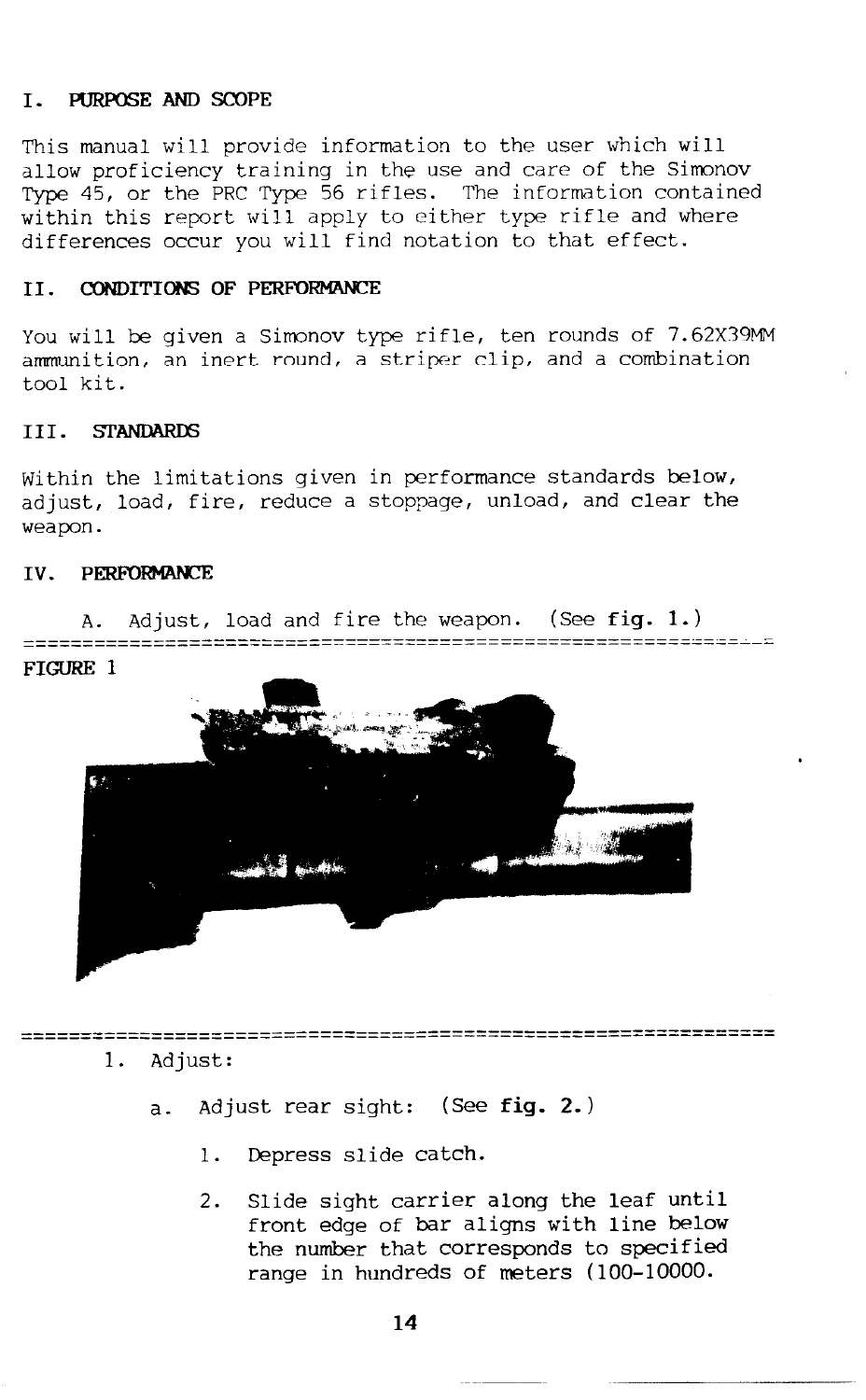Is. Adjust rear sight: (See **fig. 2.)**  

**FIGURE 2** 



- 1. Slip combination wrench over the front sight post. Turn post clockwise to raise the strike of the bullet; turn conterclockwise to lower the strike of bullet.
	- **2.** Remove tool from sight post.
- **2.** Loac' within 20 **seconds:** 
	- a. Rotate safety forward into the "safe" position this will be parallel with the sto**ck.**
	- b. Pull operatin:! handle back and release it. If the **magazine** is empty, the bolt will remain open.
	- **C.** Insert a stripper clip into the clip guides at the front of the bolt carrier.
	- d. Press cartridges off the clip and into the magazine, (the thumb should be as close to the face of the clip as possible).

e. Remove empty clip.

**NOTE:** IF CLIPPED AMMO IS NOT AVAILABLE, INDIVIDUAL ROUNDS MAY BE PLACED ON TOP OF THE MAGAZINE FOLLOWER AND PRESSED DOWN INTO THE MAGAZINE UNTIL IT IS FULL.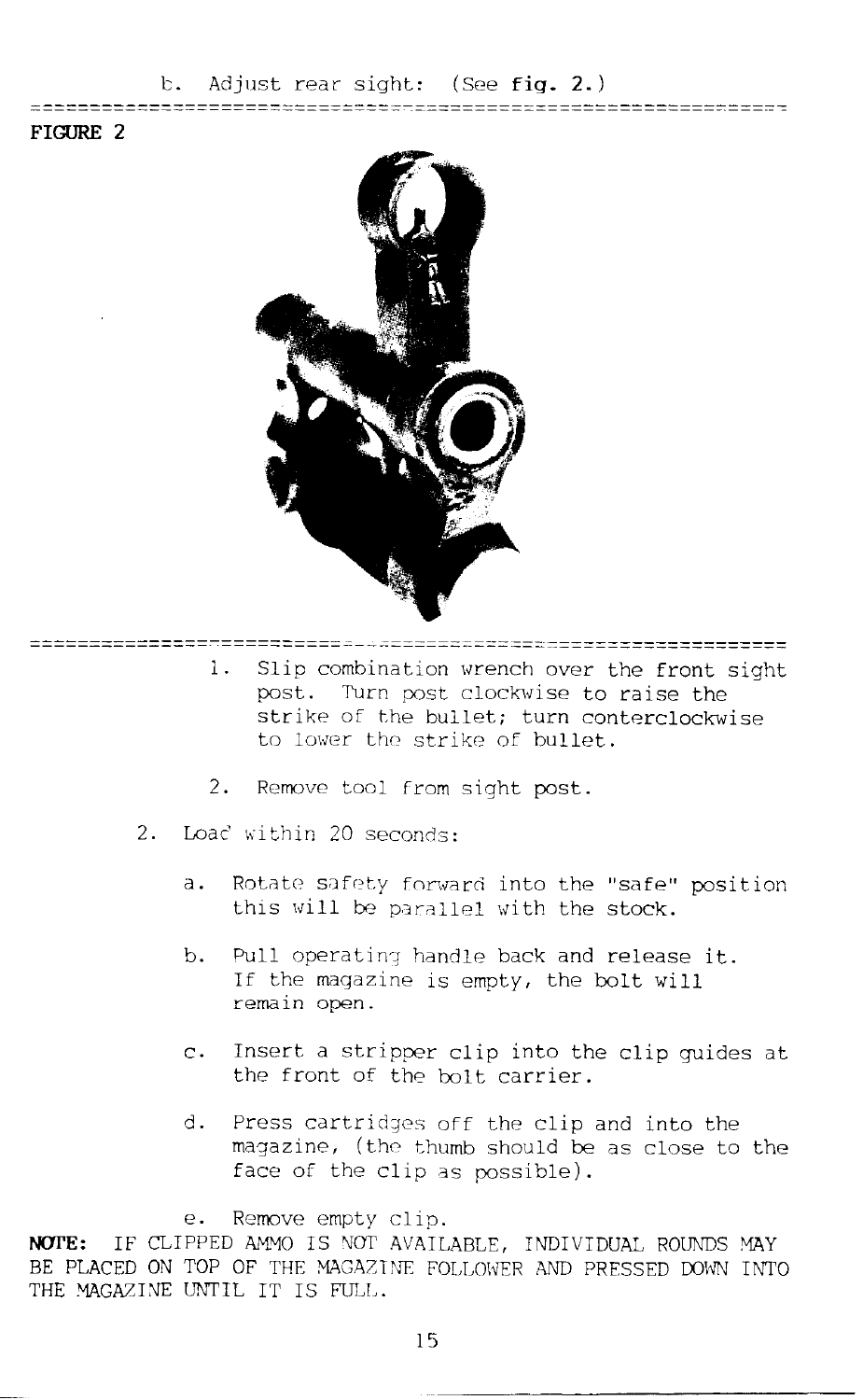- f. Pull operating handle back and release it. (Dolt will go forward and chamber a round).
- 3. Fire within 5 seconds:
	- a. Rotate the safety selector to the rear until it is pointed full down and is against the rear of the trigger guard. ("FIRE" position).
	- b. Aim and fire. The bolt will remain closed between rounds and open after the last round.
- 4. IMMEDIATE ACTION TO: Reduce stoppage.
	- a. When rifle fails to fire, pull the operating handle back to eject bad round, watch for ejection, release handle to chamber new round.
	- b. Aim and atempt to fire.
	- **C.** If immediate action fails to reduce stoppage, unload, clear, disassemble, and inspect. Repair or replace defect and reasemble.
- 5. UNLOAD AND CLEAR WEAPON:
	- a. Place weapon on "SAFE".
	- b. Pull back magazine catch and allow magazine to swing open.
	- **C.**  Remove all cartridges
	- d. Close the magazine.
	- e. Pull operating handle to the rear to eject any remaining rounds.
	- f. Release the handle (bolt will remain open).
	- g. Inspect to insure no cartridges remain in the magazine, chamber, or receiver.
	- h. Close bolt:
		- 1. Open magazine again and pull operating handle to rear and release.
		- 2. Pull operating handle to the rear, press down on the magazine follower slightly, then ease bolt carrier forward.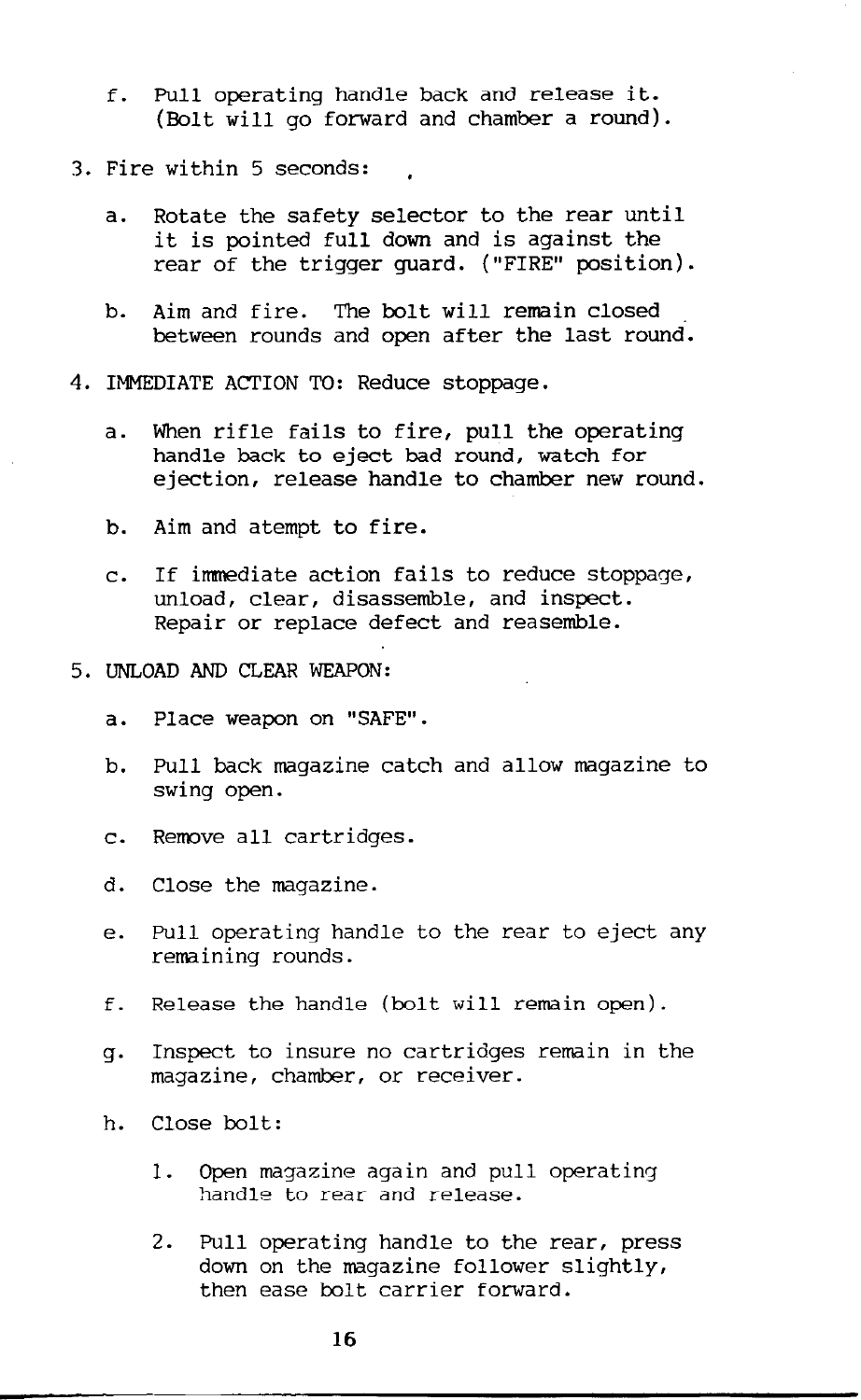- i. Move safety to "FIRE" position.
- j. Press trigger.

# k. Place weapon on "SAFE".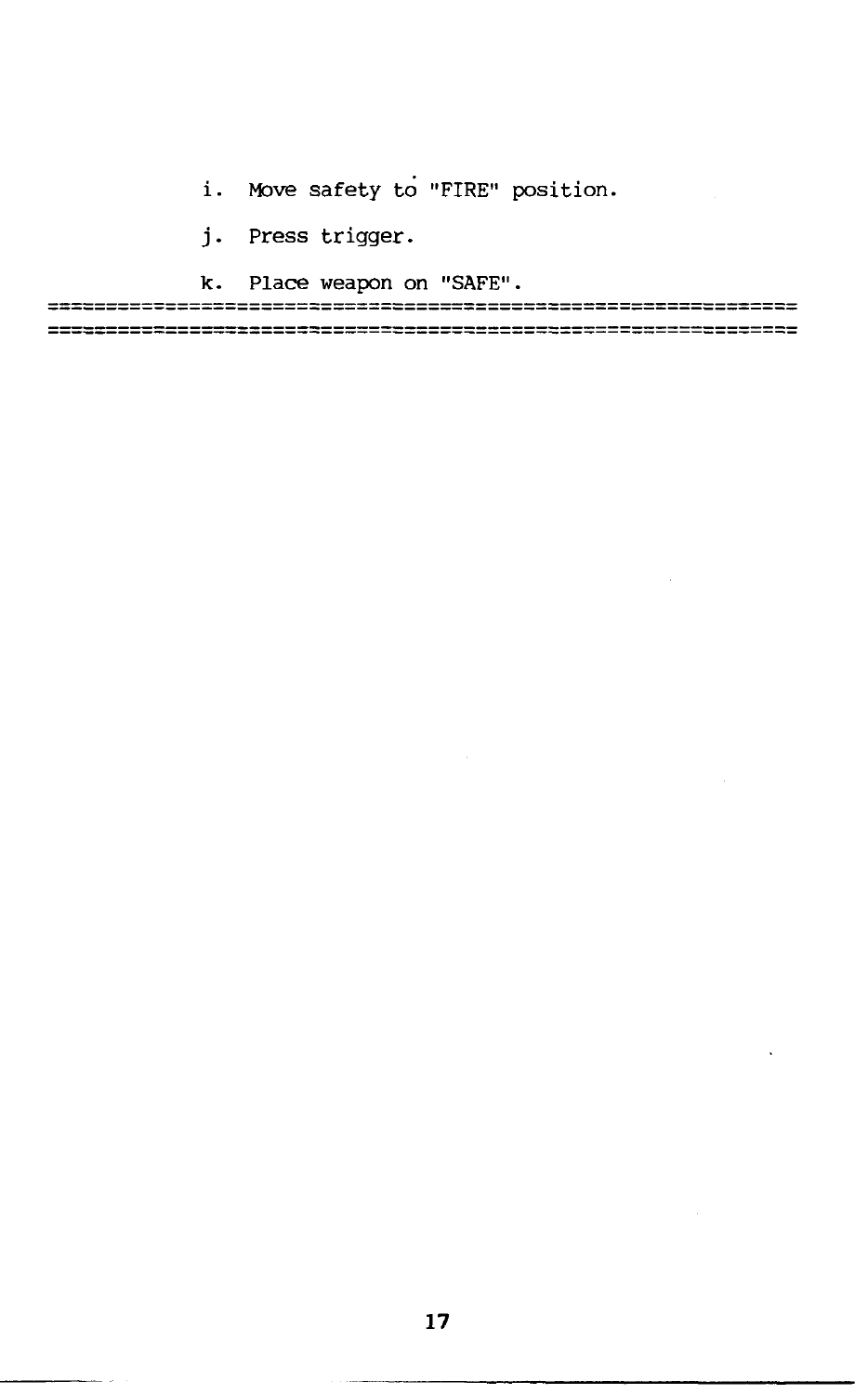## MAINTAINING THE SKS RIFLE

## **PURPOSE**

You will learn disassembly, cleaning, reassembly of the weapon within 35 minutes. You will also learn ammunition maintainence and to perform a function check.

## VI. CONDITION OF PERFORMANCE

You will be given an SKS rifle, a cleaning rod and combination tool kit, 10 rounds of 7.62 X 3MM ammunition, a wire bore brush, chamber brush, and toothbrush, rifle bore cleaner, lube oil, solvent, cleaning patches, and clean rags.

## VII. PERFOEMANCE

A. Disassemble weapon within 2 minutes.

---------\_------------\_\_-\_\_\_----\_\_\_\_---------~~~~~~~~~-\_\_\_\_\_-~~~ \_\_\_\_-\_\_\_\_\_\_\_\_\_\_\_\_\_\_\_\_------\_\_-------\_--\_\_\_\_--

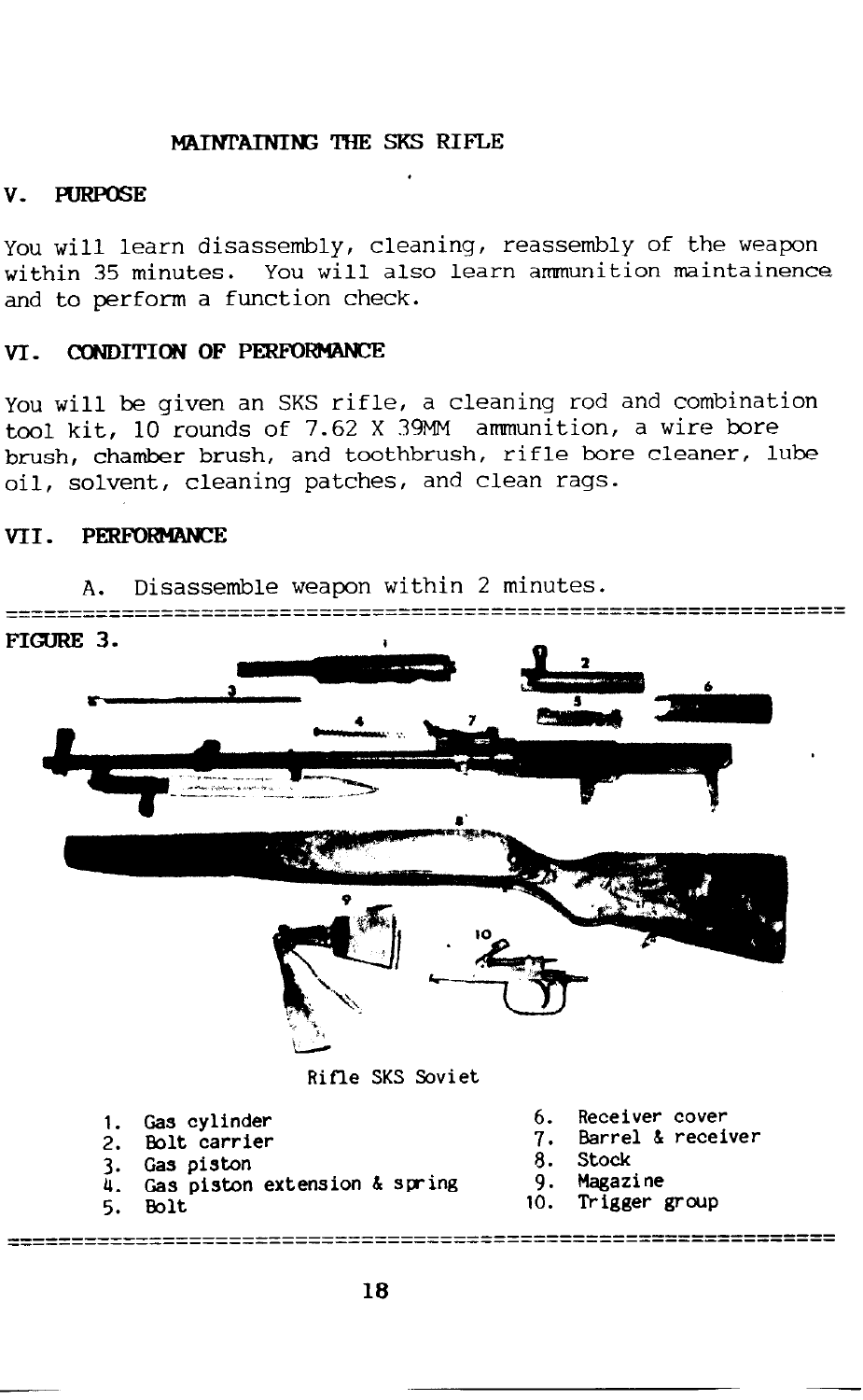- 1. Insure weapon is clear and on "SAFE".
- 2. Remove recoil spring assembly:
	- a. Rotate the receiver cover retaining pin to the vertical position and pull to the right.
	- b. Remove the receiver cover by sliding it to the rear and lifting off.
	- c. Pull the recoil spring assembly from the bolt carrier.
- 3. Remove the bolt and carrier.
	- a. Pull operating handle to the rear.
	- b. Lift the bolt and bolt carrier out of the receiver.
- 4. Separate the bolt from the carrier.
- 5. Remove the gas cylinder and piston:
	- a. Rotate the gas cylinder tube lock until the handle is at a 45 degree angle to the rear.
	- b. Lift the rear of the handguard to remove the gas cylinder tube and gas piston.
	- c. Lower front end of tube and allow piston to slide out.
- 6. Remove gas piston extension and spring:
	- a. Place thumb in front of rear sight base.
	- b. Rotate gas cylinder tube lock slowly forward.
	- **C.** Remove and separate piston extension and spring.
- 7. Remove trigger group:

~\_ ~\_\_ ~ -

- a. Insure weapon is on "SAFE".
- b. Push in on trigger group retaining lock.
- c. Pull trigger group up and out.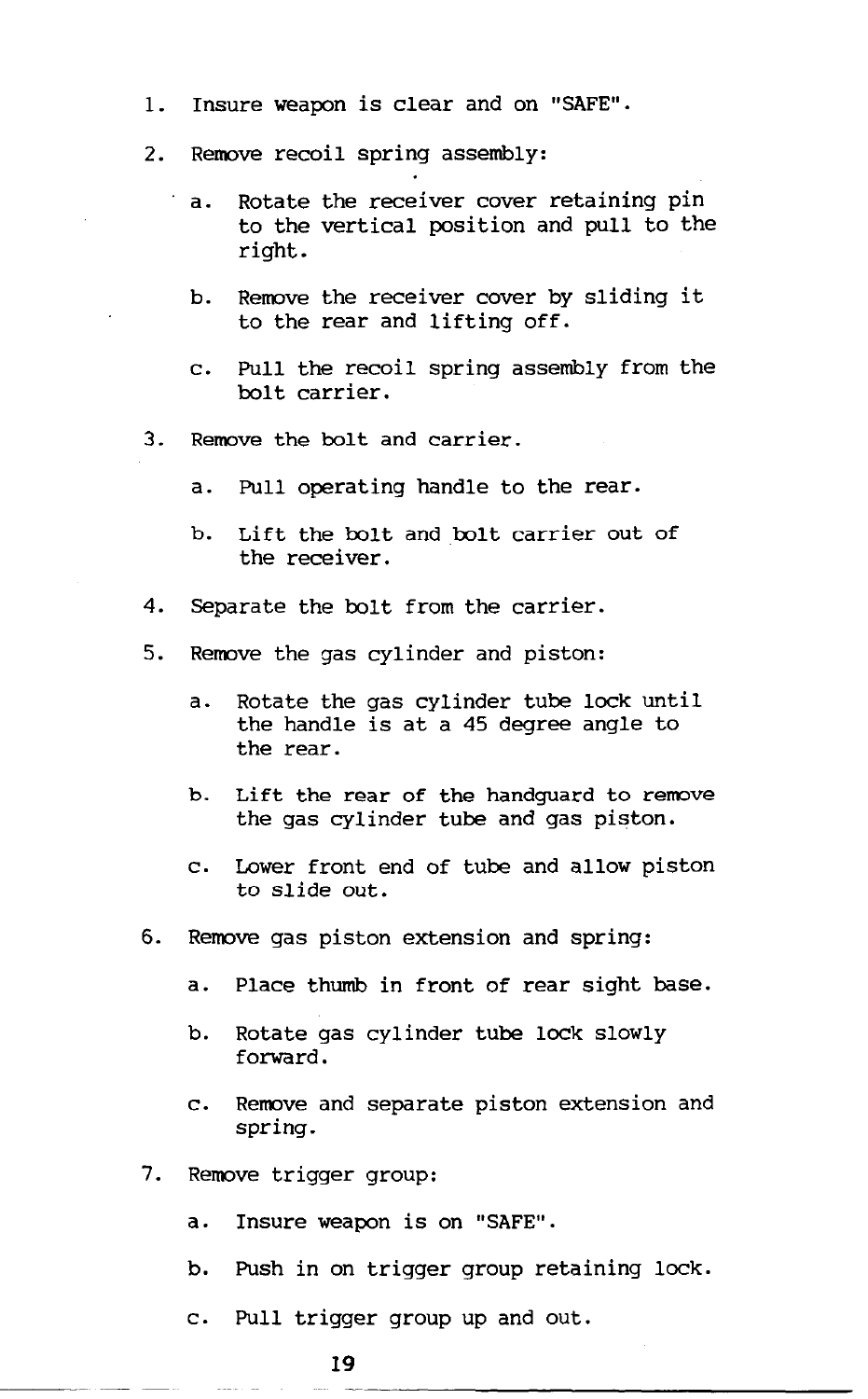- a. Remove magazine by pulling up and out.
- e. Unlock bayonet and separate barrel from the stock.
- B. Identify weapon parts. (See **fig 2).**
- **C.** Cleaning and maintainance. (See page 22).
- D. Reassemble weapon within 4 minutes:
	- 1. Attach barrel to stock, and lock bayonet into closed position.
	- 2. Replace magazine into stock leaving it open.
	- 3. Replace trigger group:
		- a. Invert rifle and engage pins at the front of the trigger group (notches must be behind the magazine box).
		- b. Swing trigger group into position in the stock (seat it by a hand blow on the loop of the trigger guard).
		- c. Move safety to "FIRE" position to insure catch is fully engaged.
	- 4. Replace gas piston extension and spring:
		- a. Place gas piston extension and spring:
		- b. Hold gas tube lock in vertical position.
		- **C.** Insert gas piston extension with spring back into it's recess in front of the rear sight.
		- d. Push back into recess until it can be locked into place.
		- e. Dock by rotating gas tube lock 45 degree angle to the rear.
	- 5. Replace gas cylinder tube and piston:
		- a. Slide gas piston, small end first, into the front of the gas tube.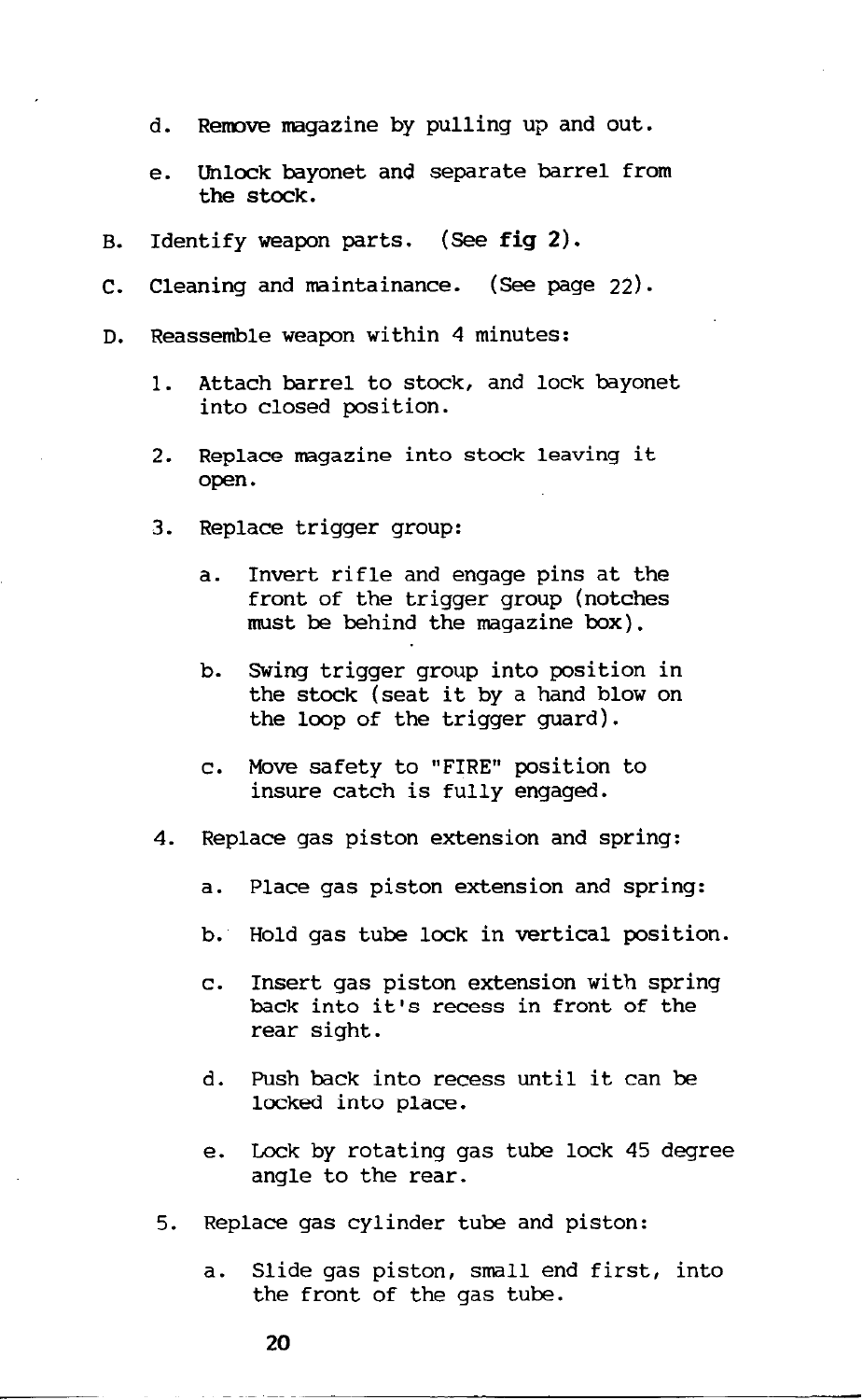- b. Fit large end of gas tube over the gas cylinder block on barrel.
- **C.** Swing rear end of gas cylinder tube into rear sight base.
- d. Turn gas cylinder lock down into the detent.
- 6. Replace bolt and carrier:
	- a. Connect bolt and carrier together and place bolt and carrier into the receiver.
	- b. Push down and forward all the way to seat.
- 7. Replace recoil spring assembly:
	- a. Insert recoil spring assembly, curled end first, into bolt carrier.
	- b. Pull receiver cover pin fully to the right.
	- **C.** Slide receiver cover into place from the rear.
	- d. Secure cover with receiver cover pin.
	- e. Rotate pin down to locked position.
- 8. Close magazine.

## VII. PERFORM FUNCTION CHECK WITHIN 20 SECONDS.

- 1. Pull operating handle to the rear and hold it.
- 2. Press down on magazine follower.
- 3. Allow bolt to go forward.
- 4. Place safety lever on "SAFE".
- 5. Press trigger (hammer should not go forward).
- 6. Place safety lever on "FIRE".
- 7. Press trigger (hamner should go forward).